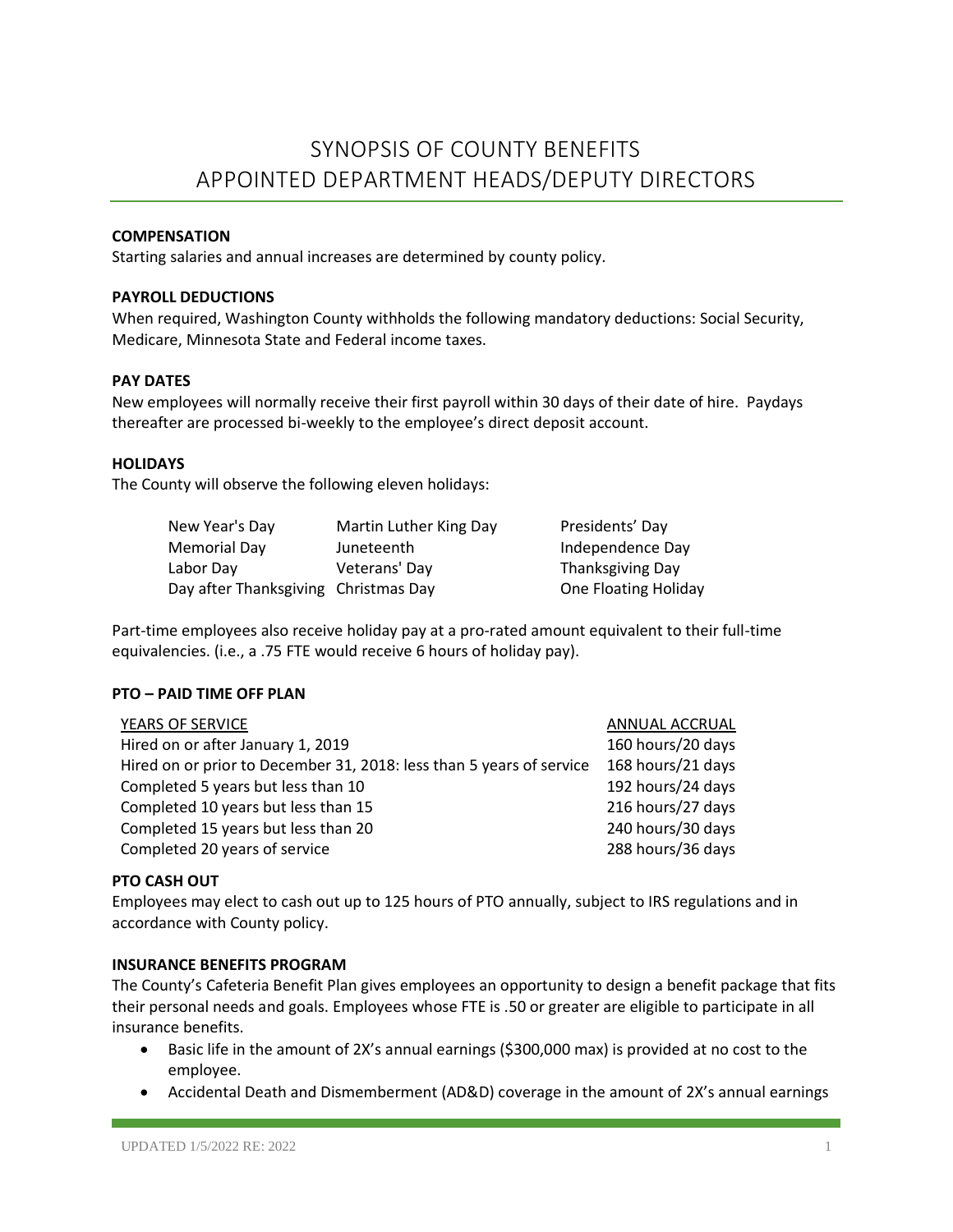(\$300,000 max) is provided at no cost to the employee.

• Long Term Disability (LTD) at a 70% income replacement level to a \$7,000 per month maximum benefit is provided at no cost to the employee.

Please refer to the Design your Benefits booklet for additional information regarding your benefit offerings, available at WashNet under Human Resources/Benefits or click *[here](https://washnet.co.washington.mn.us/depts/hr/benefits2/Shared%20Documents/CurrentBenefitBook.pdf?csf=1&e=CmQiSr)*.

## **COUNTY-PROVIDED FLEX CREDITS**

The County provides \$132.00 per month toward the purchase of benefits to employees whose full-time equivalency is .50 FTE or above.

## **RETIREMENT PROGRAMS**

PERA: Public Employee Retirement Association Participation in PERA is mandatory, automatic and contributions are based on your position and the associated plan.

| PERA PLAN   | <b>COUNTY CONTRIBUTION</b> | <b>EMPLOYEE CONTRIBUTION</b> |
|-------------|----------------------------|------------------------------|
| Coordinated | 7.5% of salary             | 6.5% of salary               |

# SECTION 457(b) DEFERRED COMPENSATION PLAN

Washington County offers two §457(b) voluntary deferred compensation plans through payroll deductions on a pre-tax and/or post-tax basis: MNDCP and Nationwide.

## POST EMPLOYMENT HEALTH CARE SAVINGS PLAN

Participation in the Health Care Savings Plan (HCSP) is required. The (HCSP) is an employer-sponsored program that allows employees to save money, tax-free, to use upon termination of employment to pay for eligible health care expenses. Assets in the account will accumulate tax-free, and since payouts are used for approved health care expenses they will remain tax free. This program is offered through the Minnesota State Retirement System (MSRS).

Employees will contribute to their individual HCSPs as follows:

Hired before January 1, 2002:

- 100% of the 25% unused Extended Sick Leave severance upon separation up to \$13,500 if retiring, \$5,850 after 20 years of service, \$5,350 after 10 years of service
- PTO hours over 600 as of December 1

# Hired on or after January 1, 2002:

- 50% of PTO upon separation
- PTO hours over 475 as of December 1
- 2% of gross wages

# **PUBLIC SERVICE LOAN FORGIVENESS (Federal Direct Loan) FOR INCOME-DRIVEN REPAYMENT PLANS**

Washington County qualifies as a "public service organization" to help you qualify for this partial student loan forgiveness program. [www.StudentAid.gov/publicservice.](http://www.studentaid.gov/publicservice)

#### **LEARNING PARTNERSHIPS**

Washington County has partnered with the following to offer tuition discounts for county employees for